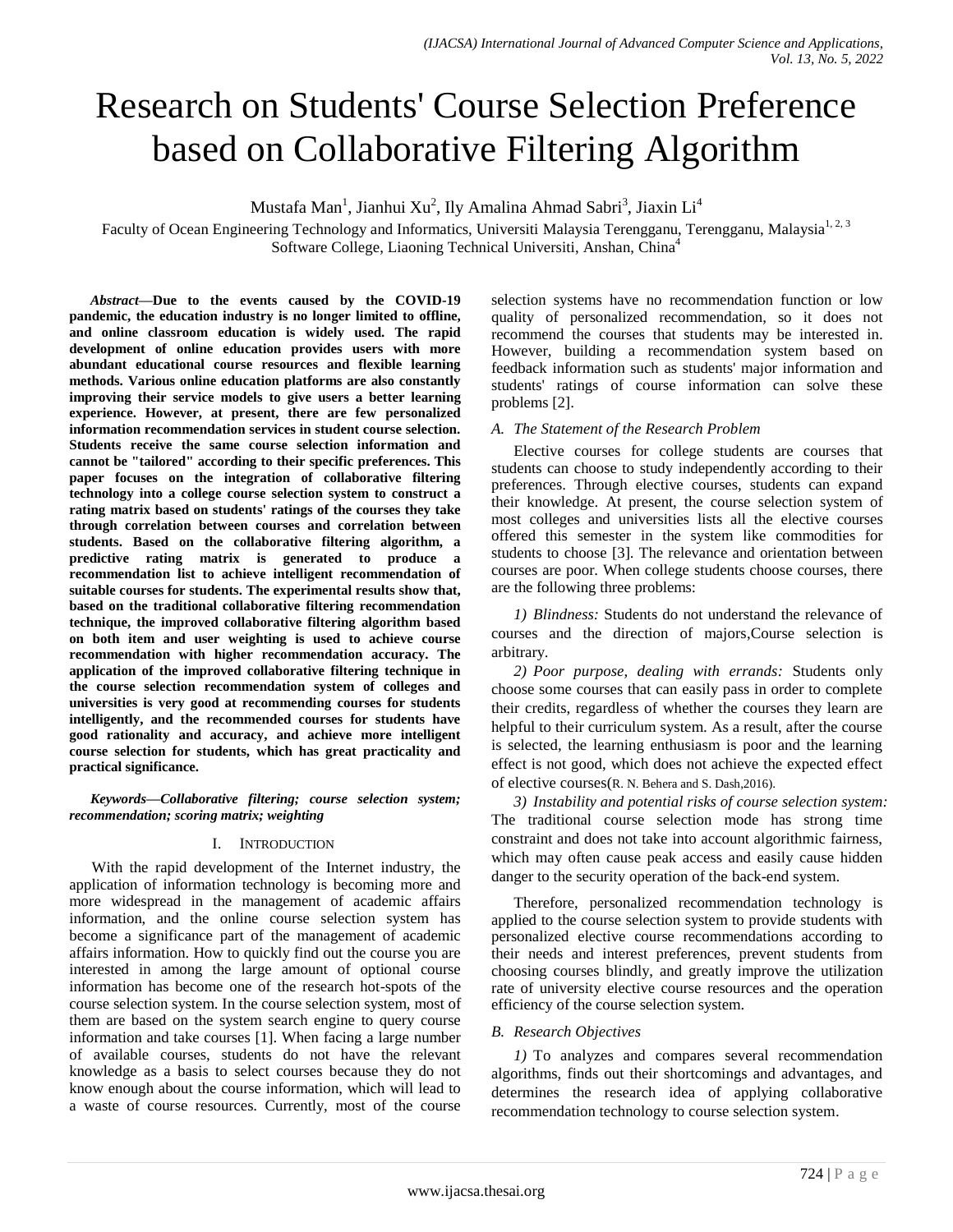*2)* By understanding the courses that students have taken and their evaluations, analyzing students' preferences, and pushing courses that target students may be willing to take.

*3)* To apply collaborative filtering technology to the field of students' course selection, and combine it with the basic course selection system to realize an efficient and convenient Personalized Course Selection recommendation system.

## *C. Research Question*

The recommendation algorithm based on collaborative filtering is based on the similarity measure of individual behavioral characteristics. By calculating the similarity between the specified new sample (students) and the original sample in the database, the new sample is clustered, and the individuals with similar behavioral characteristics to the new sample are identified as the nearest neighbor samples (nearest students). After that, the selection set of the nearest neighbor sample is generated, and the selection set is sorted according to preference scores.

Ultimately, course selection recommendations are made to students based on the similarity of the new sample to the nearest neighbor students and the course selection preferences of the nearest neighbor students. There are two important issues that need to be addressed.

*1)* First, how to calculate the similarity between students through behavioral data, and require that the similarity reflect the interests and learning characteristics of students strengths.

*2)* Second, after identifying a new sample of nearneighbor students, how to determine the set of recommended courses to be selected based on the near-neighbor students' course selection records.

# *D. Rationale of the Study*

In the field of teaching management practice of colleges and universities, in order to follow up the reform of higher education teaching and meet the demand of society for comprehensive and practical talents, the course selection system of China's colleges and universities has completed the conversion from academic year system to credit system, and schools provide students with a large number of elective courses, and students in colleges and universities are given more options to choose their favorite courses according to their interests. With the diversified development of the society, people are more and more concerned with a wide range of fields, and students' interests show a trend of divergence, so colleges and universities have also opened corresponding courses for students to choose in response to this phenomenon. However, in recent years, there are too many elective courses in colleges and universities, which lead to information overload when students choose courses, and it is difficult for students to choose courses that suit their personal development due to the structural deficiencies of course classification and specialization. This shows that the course selection process of students is not without research value, and there is a pattern of course selection behavior. Moreover, the traditional course selection mode has strong time constraint and does not take into account algorithmic fairness, which may often cause peak access and easily pose hidden risks to the security operation of

the back-end system. Therefore, personalized recommendation technology is applied to the course selection system to provide students with personalized elective course recommendations according to their needs and interest preferences, prevent students from choosing courses blindly, and greatly improve the utilization rate of university elective course resources and the operation efficiency of the course selection system [4].

The "department store" approach of simply improving the quality of teaching resources by simply listing them and letting students "pick and choose" is obviously no longer in line with the current requirements for "personalized learning".

Personalized learning requires adding a number of "shoppers" to the "department store" with a wide range of elective courses to help learners get the right course for them in a timely and accurate manner that is recognized by the learners. This "shopper" is the role that learning paths play in the learning process of learners, aiming to improve the precise guidance of learners, reduce the blindness of learners, and improve the efficiency of course selection [5].

# *E. Research Gap*

At the same time, with the digital reform of higher education, some scholars have started to study the mining of student's one-card data to analyze student behavior. The students' one-card accumulates a large amount of student spending data and daily behavior data. However, there are still many shortcomings in the above-mentioned research on course selection recommendation systems. The recommendation systems based on students' course selection data use very limited course selection data of varying quality, which makes it difficult to accurately mine students' preferences, and they focus too much on the algorithm level, trying to copy the success of recommendation systems in e-commerce and entertainment fields to the education field, using various methods to improve the accuracy of the algorithm, while ignoring the characteristics of the education field itself and the limitations of the scoring matrix itself, resulting in no qualitative improvement in accuracy and hardly satisfactory recommendation results.

Web mining and bibliography mining are the theoretical basis of data mining technology in library user behavior analysis. Based on the research and analysis of library patron behavior composition and acquisition, library user behavior models are constructed by using machine learning and other algorithms. Through these models, we can understand the interest preferences of reader groups. However, there are still many shortcomings in the above-mentioned research on course selection recommendation systems. The recommendation systems based on students' course selection data use very limited course selection data of varying quality, which makes it difficult to accurately mine students' preferences, and they focus too much on the algorithm level, trying to copy the success of recommendation systems in e-commerce and entertainment fields to the education field, using various methods to improve the accuracy of the algorithm, while ignoring the characteristics of the education field itself and the limitations of the scoring matrix itself, resulting in no qualitative improvement in accuracy and hardly satisfactory recommendation results.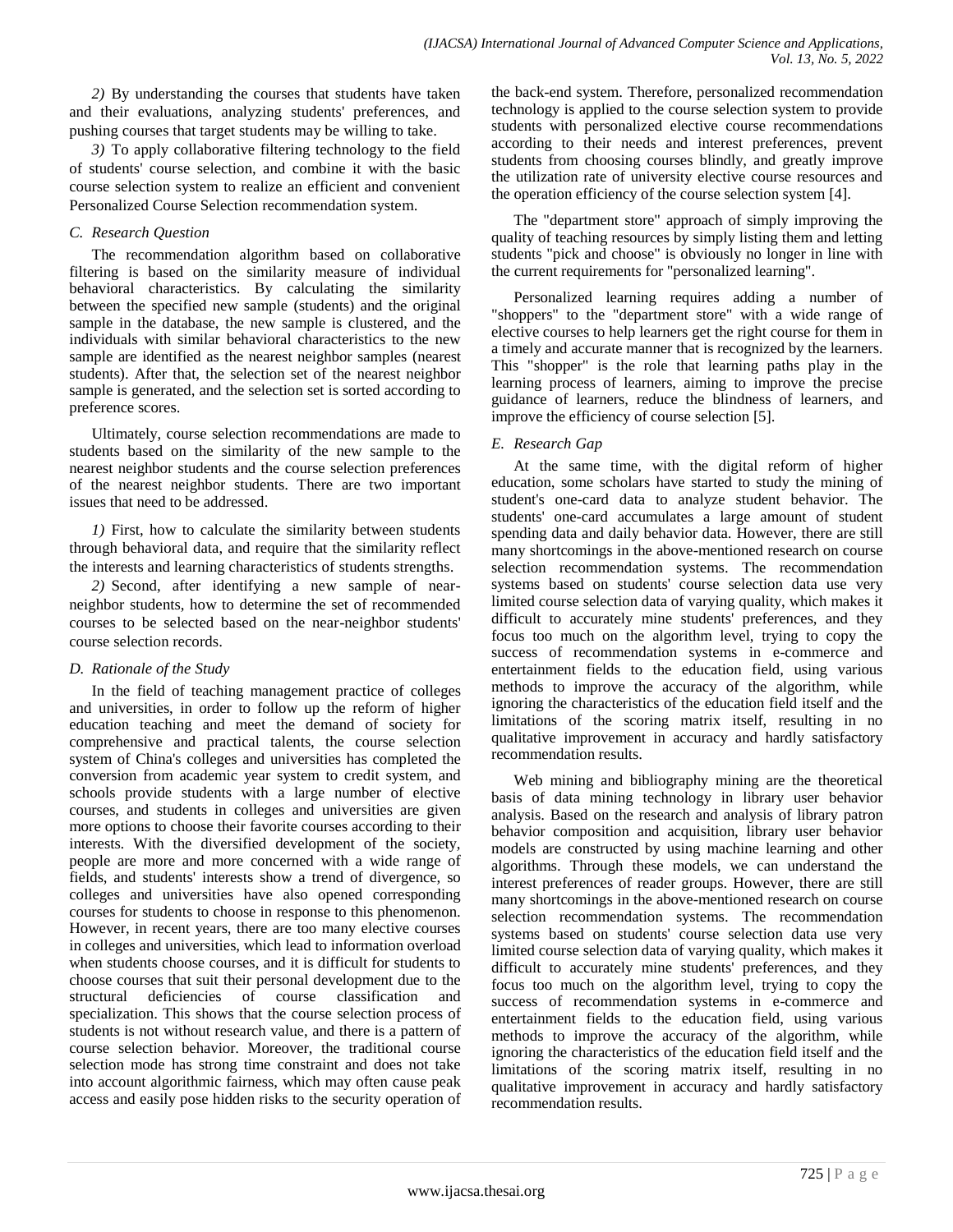This paper proposes a collaborative filtering algorithmbased course selection recommendation system, which no longer pursues excessive algorithmic complexity, avoids the limitations of the scoring matrix itself, and realizes personalized course recommendation.

## II. LITERATURE REVIEW

Collaborative filtering is a push technology that is often used to achieve the basic recommendation push function for the system. It is mainly to divide users into different sets by different tendencies, and to push items to target users according to the items that are closer to users' preferences, item's comment information, etc. as the basis for judging.

# *A. Theoretical Background*

Collaborative filtering is to mine a small number of students with similar course preferences to the specified students in a large amount of data, and then designate these similar students as Then, we organize the course preferences of the near-neighbor students into a catalog sorted by preference, and finally recommend courses to the specified students based on the course preferences of similar students.

*1) Similarity measure:* The similarity measure between samples is the basis of cluster analysis. When doing classification, a sample is usually considered as 1 vector in an n-dimensional Euclidean space, so the similarity between 2 vectors in n-dimensional Euclidean space can be measured from the following 2 perspectives. One is from the fish degree of vector distance. Second, from the angle of vectors. In particular, since the Euclidean distance in high-dimensional space still satisfies the triangular inequality of distance, the Euclidean distance is the most common method to measure the vector distance in high-dimensional space [6].

*a) Euclidean distance metric:* In high-dimensional space, the Euclidean distance is a measure of the distance between points in vector space that is closest to the intuitive meaning of distance in three-dimensional space. By introducing the concept of Euclidean distance; the vector space has the concepts of length and angle. Suppose the samples x and y are 2 points in an n  $(n \ge 1)$  dimensional Euclidean space.

$$
x = [x_1, x_2, x_3, \cdots, x_n]^T
$$
 (1)

 $y = [y_1, y_2, y_3, \cdots, y_n]^T$ (2)

Then the Euclidean distance is calculated as follows.

$$
\frac{d(x,y) = \sqrt{(x_1 - y_1)^2 + (x_2 - y_2)^2 + \dots + (x_n - y_n)^2}}{\sqrt{\sum_{i=1}^n (x_i - y_i)^2}} = (3)
$$

*b) Manhattan Distance Metric:* Manhattan distance is also called city block distance assuming that the sample x and y are 2 points in  $n (n \ge 1)$  dimensional space, we get equations (1) and (2), then Manhattan distance is calculated as follows.

$$
d(x, y) = |x_1 - y_1| + |x_2 - y_2| + \dots + |x_n - y_n| =
$$
  

$$
\sum_{i=1}^{n} |x_i - y_i|
$$
 (4)

*c) Chebyshev distance metric:* Chebyshev distance is also an important measure to define the distance of points in vector space, which takes the maximum value of the distance in the component dimension as Chebyshev distance. Specifically, assuming that the samples x and y are two points in an n ( $n \ge 1$ ) dimensional space, equations (1) and (2) are obtained, and the Chebyshev distance is calculated as follows

$$
d(x, y) = \lim_{p \to \infty} \left( \sum_{i=1}^{n} |x_i - y_i|^p \right)^{1/p}
$$
 (5)

*d) Minkowski distance metric:* The Min distance, sometimes referred to as the space-time interval, was first expressed by the Russian-German mathematician H. Minkowski (1864-1909). Assuming that the samples x and y are two points in an n (n  $\geq$  1) dimensional space, equations (1) and (2) are obtained, and the Minkowski distance is calculated as follows.

$$
d(x, y) = \left(\sum_{i=1}^{n} |x_i - y_i|^p\right)^{1/p} \tag{6}
$$

From the calculation formula, Min's distance treats the components as obeying the same distribution, and also disregards the difference of the components in the magnitude.

*e) Standardized Euclidean distance Metric:* Similar to the Min distance, the simple Euclidean distance also suffers from the problem of treating the components as obeying the same distribution, and ignores the differences in the components in terms of mean and variance. By first standardizing the components and then calculating the Euclidean distance, an improved standardized Euclidean distance is obtained. Assuming that the samples x and y are 2 points in an n ( $n \ge 1$ ) dimensional space, equations (1) and (2) are obtained, and the standardized Euclidean distance is calculated as follows.

$$
d(x, y) = \sqrt{\sum_{i=1}^{n} \left(\frac{x_i - y_i}{s_i}\right)^2}
$$
 (7)

*f) Angle cosine metric:* The angle cosine is a measure of the similarity of sample points from the directional point of view, and is widely used in many fields. Suppose the samples x and y are two points in n  $(n \ge 1)$  dimensional space, and equations (1) and (2) are obtained, then the vector angle cosine is calculated as follows:

$$
\cos(\theta) = \frac{\sum_{i=1}^{n} x_i y_i}{\sqrt{\sum_{i=1}^{n} x_i^2} \sqrt{\sum_{i=1}^{n} y_i^2}}
$$
(8)

From the above equation, the absolute value of the cosine of the vector angle is less than or equal to 1. Its magnitude can reflect the similarity of the two vectors, and the larger the value, the higher the similarity of the two vectors [7]. Moreover, a positive value of the cosine of the vector angle indicates that the two vectors have an isotropic relationship, and vice versa, it indicates that the two vectors. The opposite indicates that the two vectors are negatively related [8]. Considering the similarity measures and the research needs of this paper, the similarity of students is calculated by using the similarity measure based on the cosine of the vector angle.

*2) Student-based collaborative filtering:* In the recommendation system, a sample of 343 senior students and their course selection records from the previous year at Liaoning National Normal College in China was selected as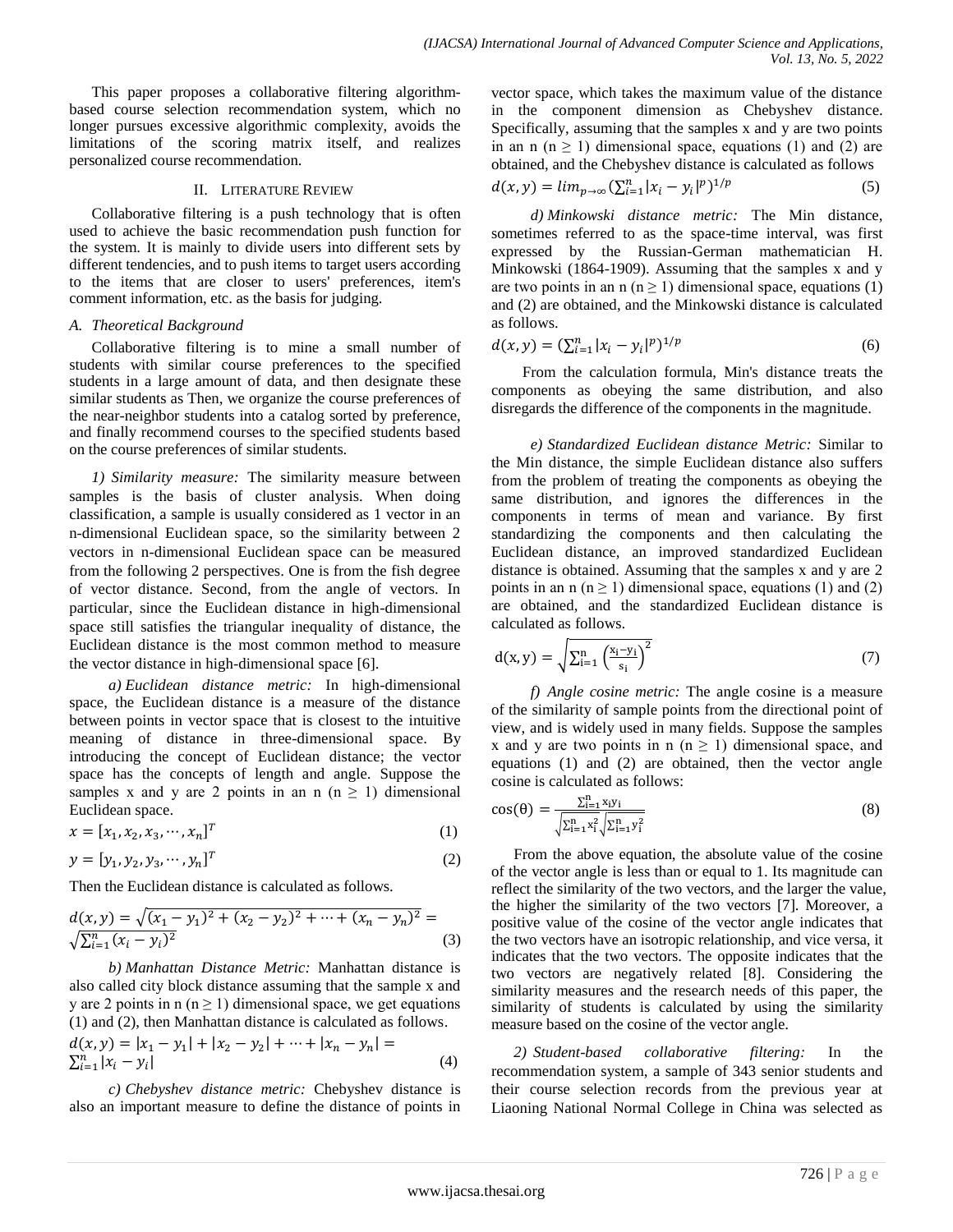the basis for this study and the similarity between classmates was calculated by referring to the angle cosine similarity measure. For the purpose of analysis, here is an example of seven students' collaborative over filtering process [9].

Suppose there are seven students, A, B, C, D, E, F and G, who choose the courses they want to take among five courses, a, b, c, d and e. Their course selections are as follows as shown in Fig. 1.

Based on the above students' course selection and the pinch cosine similarity measure, the similarity between students was calculated [10]. For example, the similarity between A and B is shown as below:

$$
W_{AB} = \frac{|\{a,b,e\} \cap \{a,d\}|}{\sqrt{|\{a,b,e\}| |\{a,d\}|}} = \frac{1}{\sqrt{6}}
$$
(9)

The similarity between A and C is

$$
w_{AC} = \frac{|\{a,b,e\} \cap \{c,d\}|}{\sqrt{|\{a,b,e\}| |\{c,d\}|}} = 0
$$
\n(10)

Similarly, the similarity between A and D is  $\frac{2}{\sqrt{6}}$ , the similarity between A and E is  $\frac{1}{3}$ , the similarity between A and F is  $\frac{1}{\sqrt{6}}$ , and the similarity between A and G is  $\frac{2}{3}$ 

Considering that the above algorithm needs to calculate the similarity between the specified sample (student) and any other sample, in order to improve the computational efficiency of the algorithm, the following improvement scheme is proposed [11].

Step 1: Create a course-to-student reverse lookup table.

Step 2: Build the student's congruence matrix based on the backwards checklist

Based on the selected status of each course in the sample, a backward checklist is created as shown in Fig. 2.



Fig. 1. Sample Student Course Selection List.



Fig. 2. Sample Student Course Selection Backward Checklist.

Based on the inverted table in Fig. 2, the same present matrix was generated for different students, and the results are shown in Table I.

The co-occurrence table was normalized and the results are shown in Table II.

*3) Collaborative course-based filtering:* When designing a recommendation system based on collaborative filtering, it is necessary not only to find out the near-neighbor students of a given student based on behavioral data, but also to evaluate the similarity of courses In evaluating the similarity of courses, the algorithm uses students' ratings of courses to evaluate the similarity between courses [12]. In evaluating course similarity, the algorithm uses students' ratings of courses to evaluate the similarity between courses. To demonstrate the algorithm flow, the analysis is still based on the course selection records of seven sntudents, A, B, C, D, E, F, and G, in five courses, a, b, c, d, and e. The records are analyzed, and their course selections are shown in Fig. 3.

TABLE I. CO-PRESENTATION MATRIX OF THE SAMPLE STUDENTS

|          | А | B | C | D | E | F | G |
|----------|---|---|---|---|---|---|---|
|          |   |   |   |   |   |   |   |
| B        |   |   |   |   |   |   |   |
| $\Gamma$ |   |   |   |   |   |   |   |
| D        |   |   |   |   |   |   |   |
| E        |   |   |   |   |   |   |   |
| F        |   |   |   |   |   |   |   |
| G        |   |   |   |   |   |   |   |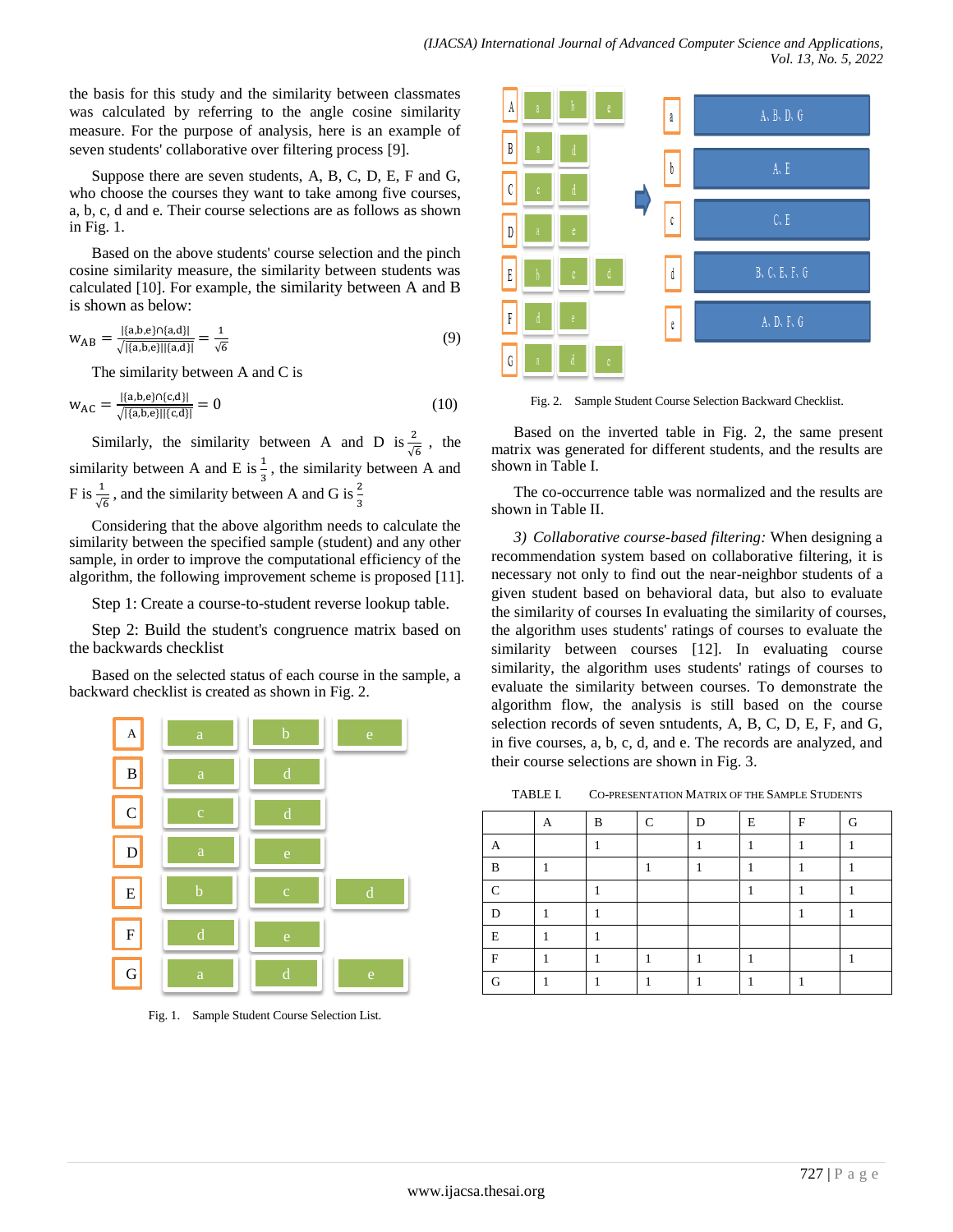|             | A     | В     | C     | D     | E     | F     | G     |
|-------------|-------|-------|-------|-------|-------|-------|-------|
| А           |       | 0.2   |       | 0.2   | 0.2   | 0.2   | 0.2   |
| B           | 0.167 |       | 0.167 | 0.167 | 0.167 | 0.167 | 0.167 |
| $\mathbf C$ |       |       |       |       | 0.25  | 0.25  | 0.25  |
| D           | 0.25  | 0.25  |       |       |       | 0.25  | 0.25  |
| E           | 0.167 | 0.167 | 0.167 | 0.167 |       | 0.167 | 0.167 |
| FF          | 0.167 | 0.167 | 0.167 | 0.167 | 0.167 |       | 0.167 |
| GG          | 0.167 | 0.167 | 0.167 | 0.167 | 0.167 | 0.167 |       |

TABLE II. NORMALIZED MATRIX OF THE SAME-PRESENT MATRIX OF THE SAMPLE STUDENTS



Fig. 3. Sample Student Course Selection Records.

Then, the co-occurrence matrix of the course is normalized. The formula is as follows:

$$
w_{ij} = \frac{|N(i \cap j)|}{|N(i)|} \tag{13}
$$

The results of the treatment are shown in Table III.

TABLE III. NORMALIZED MATRIX OF COURSE CO-OCCURRENCE MATRIX

|             | a    | b    | $\mathbf c$ | d    | e    |
|-------------|------|------|-------------|------|------|
| a           |      | 0.33 |             | 0.33 | 0.33 |
| $\mathbf b$ | 0.25 |      | 0.25        | 0.25 | 0.25 |
| $\mathbf c$ |      | 0.5  |             | 0.5  |      |
| d           | 0.25 | 0.25 | 0.25        |      | 0.25 |
| e           | 0.25 | 0.25 |             | 0.25 |      |

After obtaining the students' ratings of the courses, and the similarity between the courses, estimating the preference of students u for the alternative course o [13].

The formula is as follows.

$$
p_{u,0} = \sum_{i \in C(0,N)} w_{u,i} p_{u,i}
$$
 (14)

In Equation (14), the measure is the degree of preference of student u for course o. Calculating the degree of preference of a given student for all alternative courses is the basis for constructing the student course selection recommendation system [14].

In addition,  $C(0, N)$  in equation denotes the set of courses similar to the alternative course o,  $w_{u,i}$  represents the similarity between the alternative course o and course i, and  $p_{u,i}$  is the degree of preference of student u for course i calculated based on the nearest neighbor students [15].

## *B. Overview of Recommendation Systems*

Currently, general education platforms use the course recommendation method based on data statistics, ranking the platform courses based on the number of course selections, and recommending the courses that most platform users are interested in, i.e. the popular course selection list. Among the current recommendation systems, collaborative filtering-based recommendation algorithms are the most widely used[16].The Recommended methods have their own advantages and disadvantages, in order to better understand their interrelationship and their respective advantages, the two types of algorithms are compared as shown in Table IV.

There are two types of collaborative filtering methods commonly used.

*1)* user-based collaborative filtering (User-based CF) algorithm, which judges the user's favorite degree of the project through the user's historical behavior, calculates the relationship between users according to different users' preferences for the same project, and recommends the project among users with the same preferences [17].

*2)* Item-based algorithm focuses on Item, whose similarity is mainly based on its inherent feature values, so it can be classified according to its feature values, calculate the proximity between them, and give suggested results. Since the classification of item is more stable, it can be pushed offline [18].

The comparison of user-based and item-based advantages and disadvantages, and the scope of application have been summarized as shown in Table V.

TABLE IV. COMPARISON OF CLASSIC RECOMMENDATION METHODS

| <b>Comparison of Classic Recommendation Methods</b> |                                                                                                                                                             |                                                                                                                                           |  |  |  |  |
|-----------------------------------------------------|-------------------------------------------------------------------------------------------------------------------------------------------------------------|-------------------------------------------------------------------------------------------------------------------------------------------|--|--|--|--|
| <b>Recommended</b><br>method                        | <b>Advantages</b>                                                                                                                                           | <i><b>Disadvantages</b></i>                                                                                                               |  |  |  |  |
| Collaborative<br>filtering<br>recommendations       | The ideas are relatively<br>simple and easy to<br>understand:<br>No domain knowledge<br>required;<br>Good comprehension;<br>Can handle unstructured<br>data | Cold start problems;<br>Data sparsity;                                                                                                    |  |  |  |  |
| Content-based<br>recommendations                    | Avoid cold starts and<br>data sparsity;                                                                                                                     | Difficulty in processing<br>unstructured data<br>Complex feature extraction<br>Recommendation<br>information is prone to<br>over-fitting: |  |  |  |  |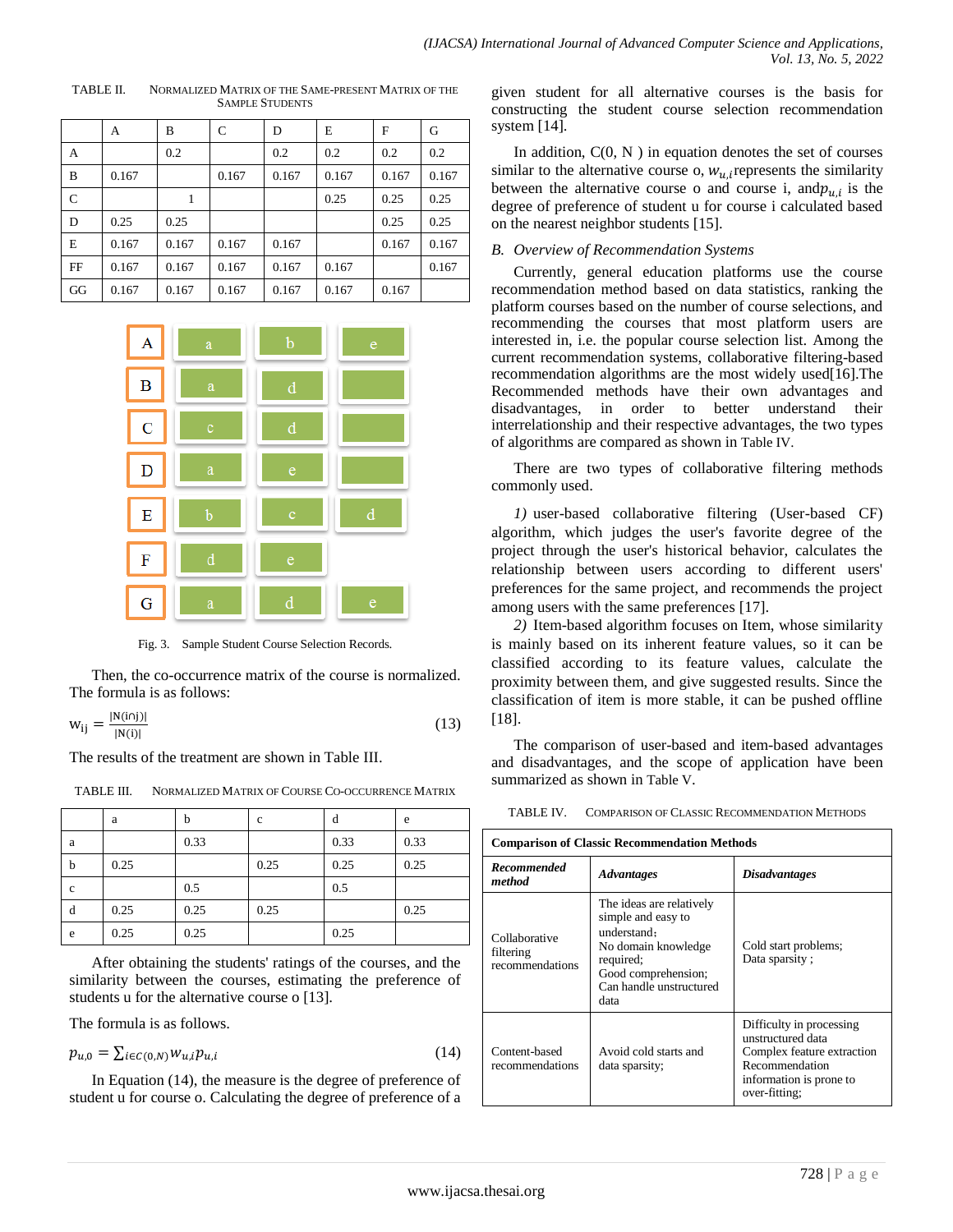| TABLE V. | COMPARISON OF USER-BASED AND ITEM-BASED ALGORITHM |
|----------|---------------------------------------------------|
|          |                                                   |

| <b>Comparison of User-Based And Item-Based Algorithm</b> |                                                                                                     |                                                                                  |  |  |  |  |
|----------------------------------------------------------|-----------------------------------------------------------------------------------------------------|----------------------------------------------------------------------------------|--|--|--|--|
| <b>Recommended</b><br>method                             | <b>Advantages</b>                                                                                   | <b>Disadvantages</b>                                                             |  |  |  |  |
| User-based                                               | Push for more socialization.<br>Simply maintain user<br>resemblance<br>Table                        | Less pronounced<br>specialization.<br>Difficult to provide a<br>push explanation |  |  |  |  |
| Item-based                                               | Push specialization.<br>Long-tail item enrichment.<br>Convincing push<br>explanations are available | Unable to adapt to Item<br>updates fast speed                                    |  |  |  |  |

## *C. The limitation of Previous Studies*

The current course selection recommendation system in universities is separate from the online course system. The vast majority of scholars have done a lot of complex work and research in the direction of personalized social network recommendations, e-commerce product recommendations, user emergence mining models, personalized recommendation videos, learning resources, and student user preferences, user profiles, deep recommendation algorithm models, etc.

However, there is very little content related to students' real course selection recommendations, as each school has a different course selection platform. Most schools are concerned about how to complete the task of course selection more easily and quickly, and guarantee the stable operation of the system's course selection platform by randomly drawing lots, or by centrally opening the platform for students to grab courses within a fixed period of time, and do not consider the satisfaction of students' diverse needs through a simple and brutal way.

Algorithms are at the core of personalized recommendation and collaborative filtering techniques. However, how to develop effective and accurate evaluation criteria for the recommendation results of algorithms is an issue that deserves constant attention both for academia and industry. Different evaluation criteria have different focuses, and a single evaluation criterion generally only evaluates a certain aspect of the algorithm, which is more or less deficient. Therefore, how to choose appropriate evaluation metrics to evaluate the recommendation results has a crucial impact on the development of the whole personalized service field [19].

#### III. METHODOLOGY

Combine course selection function and collaborative filtering and recommendation technology to realize intelligent course selection function. To analyze the trend of students' interest through their information in the system, such as courses taken, grades, ratings, comments, etc., and give them a list of courses. Focusing on the application of pushing process, user-based and item-base are applied to the selection of courses with student and course as the main objects of study. Since the traditional algorithms have some shortcomings, this paper applies item-based weighted and user-based weighted collaborative filtering algorithms to the course selection push system to improve the accuracy. In the design of the course selection push system, consider the major attributes of students, the relevant attributes of courses and the ratio of students to courses to ensure that the recommendation system can push the set of courses that students are really interested in [20].

### *A. Data Collection*

*1) Selection of data set:* In this paper, we use the data set of the academic system of Liaoning National Normal University to implement the traditional pushing process. A part of the information is extracted as the initial data, and 238 students' evaluation information is obtained. The records were tabulated into students, courses, and ratings tables. Each data file contains the following details.

- Students: Stu-name、Stu-number、Sex、Grade、 Score 、 Zx/Gx (Professional Elective Courses/Public Elective Courses)
- Ratings: Stu-number、 Course ID, Rating,and Times.
- Courses: Course-ID、Course-name、Course-category.

The data set is the basis for implementing the course selection push function. Based on the students' course selection and course rating over a period of time, the students' interest level in various elective courses is analyzed and expressed by rank. In this paper, we use a two-dimensional matrix to represent the student's interest in a course, i.e., a v  $\times$  w student-course favorite table vw, where v represents the number of students and w represents the number of selected courses. vw value represents the vth student's interest in the wth course. This matrix can be explained by Table VI.

TABLE VI. STUDENT-COURSE GRADING SCALE

|          | Java           | Python   | Basketball     | H5             | Android       | <b>PS</b>      | Database |
|----------|----------------|----------|----------------|----------------|---------------|----------------|----------|
| student1 | 5              |          | C              |                | $\theta$      |                |          |
| Student2 | $\overline{c}$ | 3        |                | $\overline{c}$ | $\mathcal{D}$ | $\overline{c}$ |          |
| Student3 | $\overline{c}$ | 0        | 0              | 4              | 5             | 5              |          |
| Student4 | 3              | 3        | $\overline{c}$ | 3              | 3             |                | 3        |
| .        | .              | $\cdots$ | .              | .              | .             | $\cdots$       | .        |
| Student  | $\overline{c}$ |          | 0              | 4              |               | 4              | 3        |

#### *B. Data Description*

 Extraction of student attributes and student behavior characteristics:

Define student attributes and behaviors:

student (name、id、sex、grade、Course-name、score、 Professional Electives/Public Electives ) , For example:Students (Bao Fuyu, 201503, difficult, 21 Computer Applications, Computer Composition, 85, major elective).

• Course Properties

#### Define course attributes:

Course (course-name, course-id, course-time, score, grade, course-type), such as course (Java programming core technology, F1025, 36 hours 90, 19computer, elective).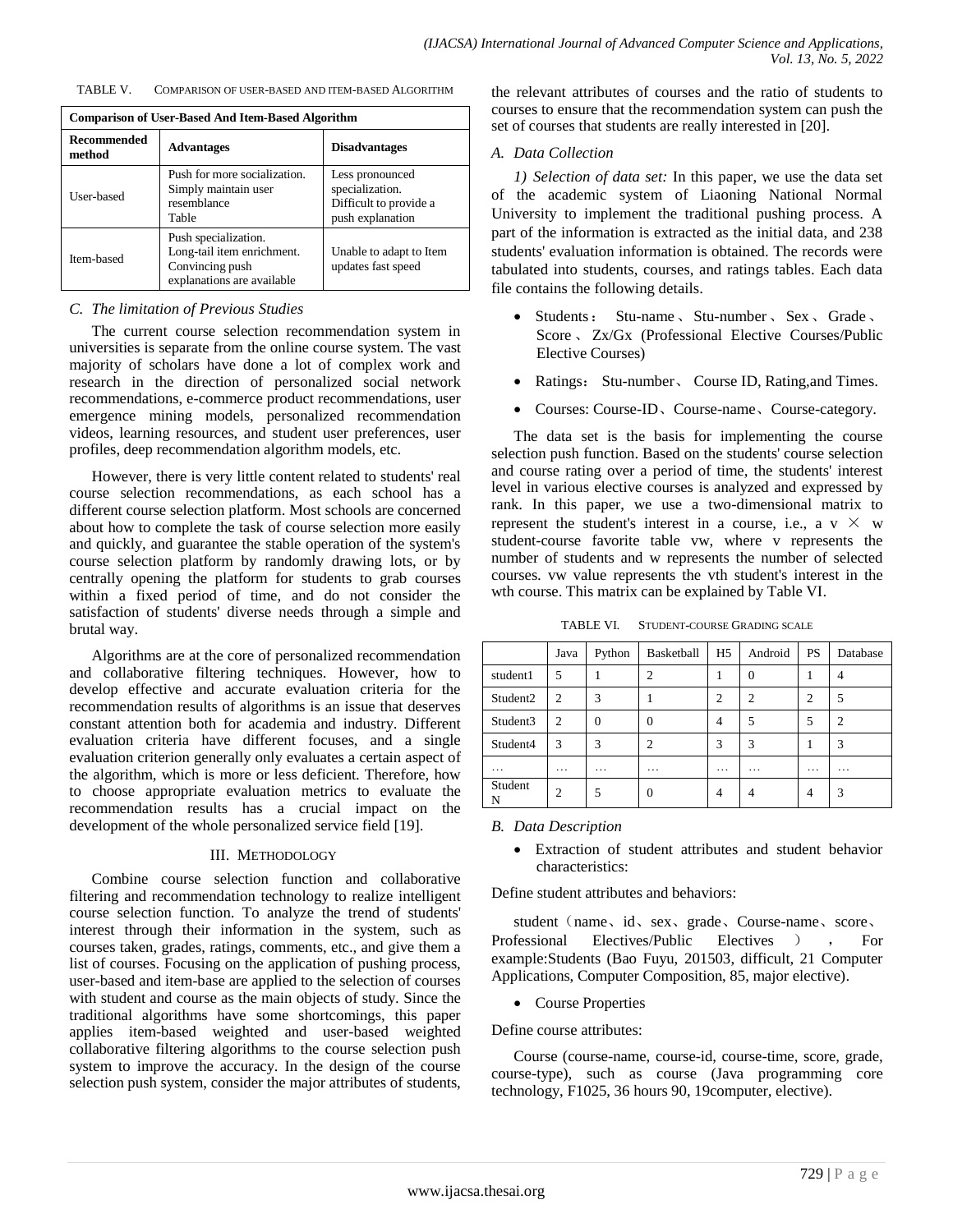## *C. Research Procedures*

The basic framework of intelligent course selection push system is shown in Fig. 4.



Fig. 4. The Framework of the Push System.

The process of Item-based weighting and User-based weighting push is shown in the following Fig. 5.



Fig. 5. Item based Weighted and user based Weighted Recommendation Process.

*1) Basic idea:* Consider both course-weighted and studentweighted, and use item-based weighted user cosine similarity and user-based weighted user collaborative filtering to predict the evaluation and improve the accuracy of recommendation [21].

*2) Description of the algorithm process:* Input: target student T, course evaluation form R, course characteristics form A, number of neighbors k;

Output: Top-N recommendation set of target student T;

Step1: Find the set of graded courses of all students, courses and target students T in the system from the course grading table R, and denote them as  $U_m$ ,  $I_n$ ,  $I_T$  [22].

Step2: The top k students with the highest median value are selected as the closest set of students to student T according to the influence of different course weights to obtain the weighted cosine similarity  $N_T = \{ j_1, j_2, \ldots, j_k \}.$ 

Step3: For any ungraded course i of the target student T, a weighted approach is used to combine the predicted evaluation of student impact with the predicted evaluation of the student's historical evaluation.

Step4: Select N courses with higher predicted scores as the push result set for target student T.

## IV. ANALYSIS AND RESULTS

This chapter is the realization of the system function based on the description and design of the course selection system, then expounds the implementation effect of the recommendation function of the system, and effectively evaluates the recommendation function of the main program of the system according to the evaluation index.

## *A. Experimental Information*

The computer test environment of this machine is shown in Table VII.

TABLE VII. EXPERIMENTAL ENVIRONMENT AND INFORMATION SOURCES

| Central<br>processing unit<br>model                                   | Internal<br>Memory<br>(GB) | Operating<br>System | Hard Disk<br>(GB) | Database                          |
|-----------------------------------------------------------------------|----------------------------|---------------------|-------------------|-----------------------------------|
| Intel(R) Xeon(R)<br>CPU X5650 @<br>2.67GHz (12)<br>CPU <sub>s</sub> ) | 16GB                       | Windows11           | 1T <sub>R</sub>   | Sql Server<br>2018 R <sub>2</sub> |

# *B. Data Conversion*

The item based weighting and user based weighting recommendation methods are adopted. The item based weighting will affect the proximity value and nearest neighbor selection, and the user based weighting will affect the prediction and evaluation. It is applied to the university educational administration course selection push system to realize the purpose of intelligently pushing elective courses for students. First, get the original data from the database, sort out the original data, retain useful data, delete irrelevant records, and improve the efficiency and accuracy of the algorithm. The data involved in the algorithm studied in this paper are from the educational administration system of Liaoning National Normal University. The data will be processed separately to meet the requirements of the algorithm [23].

From the database, 7 data tables related to students' previous course selection and evaluation data of students' courses are selected. There are 8 tables, from which students' attributes, course selection attributes and students' teaching evaluation information can be obtained. From the interview table collected from students, it can intuitively obtain the students' interest in course in some directions [24]. Obtain the student number, name, course name, major, score, evaluation and other records useful for the algorithm. After re integrating the records, establish the correlation between tables and rewrite them into the database. See Fig. 6 as follows.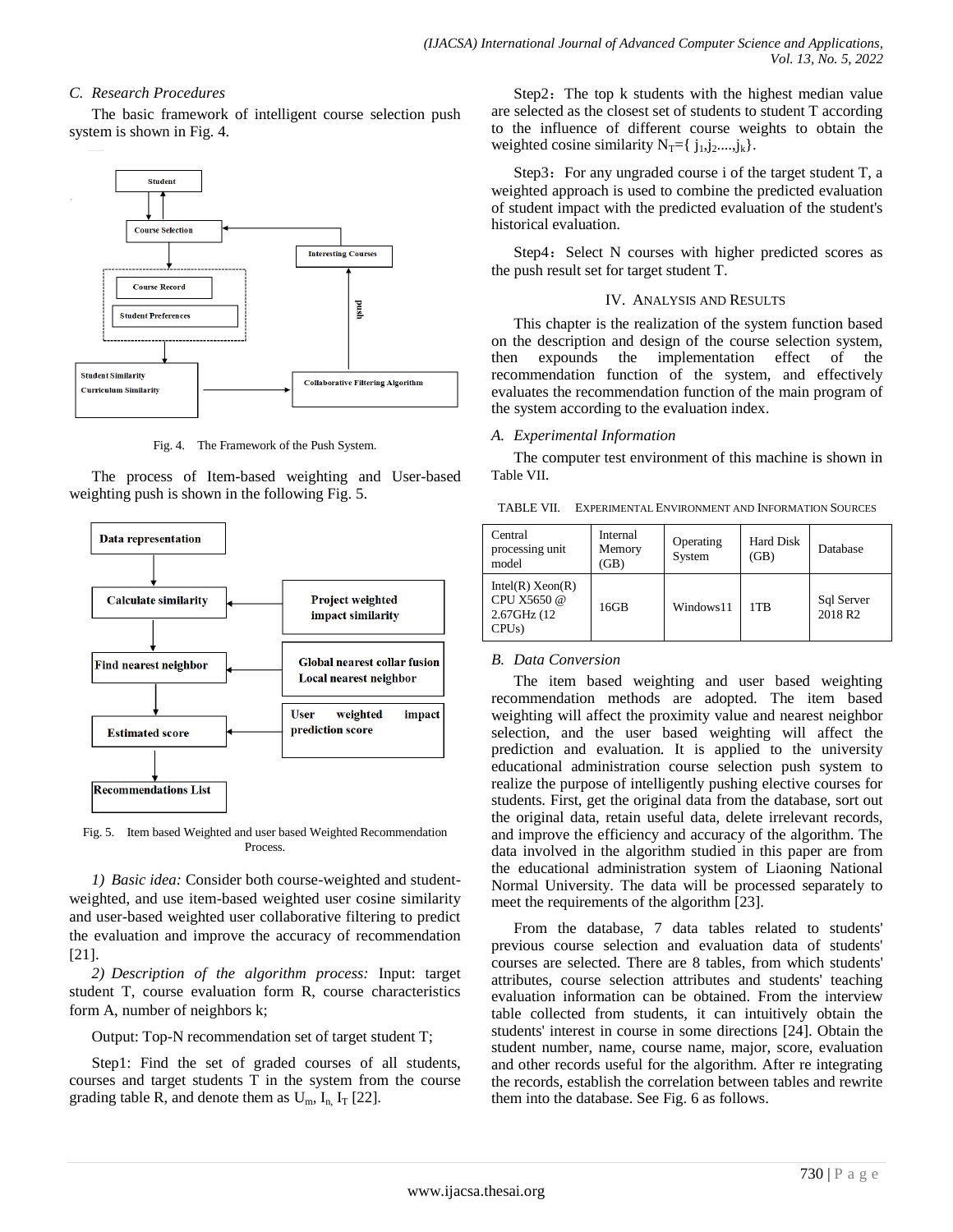

Fig. 6. Association Table after Data Conversion.

## *C. Accuracy Comparison Results*

Experiments show that the improved algorithm can improve the push accuracy. During the experiment, the data comes from.

The data of Liaoning National Normal University educational administration system and the information is collected by questionnaire survey. The test set takes three tenths of the information, the training set takes seven tenths of the information and arbitrarily turns it into five parts, which are expressed as data set 1, data set 2, data set 3, data set 4 and data set 5, respectively. The accuracy flow of push algorithm is shown in Fig. 7.



Fig. 7. Accuracy Flow of Collaborative Filtering Algorithm.

## V. DISCUSSION

In order to test the prediction accuracy of the recommendation algorithm, the course data set is used for offline calculation, the student behavior model is established on the training set to predict the student behavior on the test set, and the score prediction accuracy is calculated through the root mean square error RMSE. The detailed experiments are as follows:

 The experimental design uses different data to test the influence of algorithm convergence, and takes the course data set to test, including 343 students and 40 course scores. The data set is divided into two parts: 80% training data and 20% test data.

 Experimental data: under the condition of comprehensive prediction accuracy and efficiency, the experiment carries out three iterative tests of 10K, 100k and 1m data: 5, and 10. The RMSE data is shown in Table VIII.

## *A. Experimental Analysis*

Through the experimental analysis, the following results can be obtained. When the number of iterations increases, the prediction accuracy of RMSE will decrease, and each doubling will decrease by 0.04, indicating that the increase of the amount of data will not significantly reduce the performance of the recommended algorithm, and the increase of the amount of data will make the convergence effect of the algorithm better [25]. At the same time, it can be obtained from the analysis that when the amount of data is the same, the choice of K value affects the prediction accuracy, that is, the smaller the K value, the higher the accuracy, and the larger the K value, the lower the accuracy. Therefore, K is selected as 5 as the number of iterations. The collaborative recommendation algorithm combines the characteristics of User-CF and Item-CF algorithms, and filters the students' information with tags at the initial stage of recommendation, which reduces the search scope to a certain extent. When recommending, filter the initial results of User-CF recommendation, and then make the final recommendation according to the score, so as to make the recommendation effect better, as Fig. 8 and 9.

After many times of verification and improvement, on the whole, the system meets the design requirements. The accuracy of the core algorithm in the recommendation function is evaluated. The experimental results show that the algorithm can produce.

TABLE VIII. RMSE IN DIFFERENT ITERATION DATA

| Data-Set |        | $\overline{c}$ | 3      | 4      | 5      | K  |
|----------|--------|----------------|--------|--------|--------|----|
| 10K      | 0.9468 | 0.9411         | 0.9228 | 0.9393 | 0.9265 | 5  |
| 10K      | 0.9221 | 0.9254         | 0.9265 | 0.9162 | 0.9232 | 10 |
| 100K     | 0.8916 | 0.8870         | 0.8915 | 0.8886 | 0.8891 | 5  |
| 100K     | 0.8559 | 0.8671         | 0.8673 | 0.8672 | 0.8655 | 10 |
| 1M       | 0.8107 | 0.8382         | 0.8449 | 0.8402 | 0.8322 | 5  |
| 1M       | 0.8182 | 0.8182         | 0.8184 | 0.8163 | 0.8153 | 10 |



Fig. 8. Association Table after Data Conversion when k=5.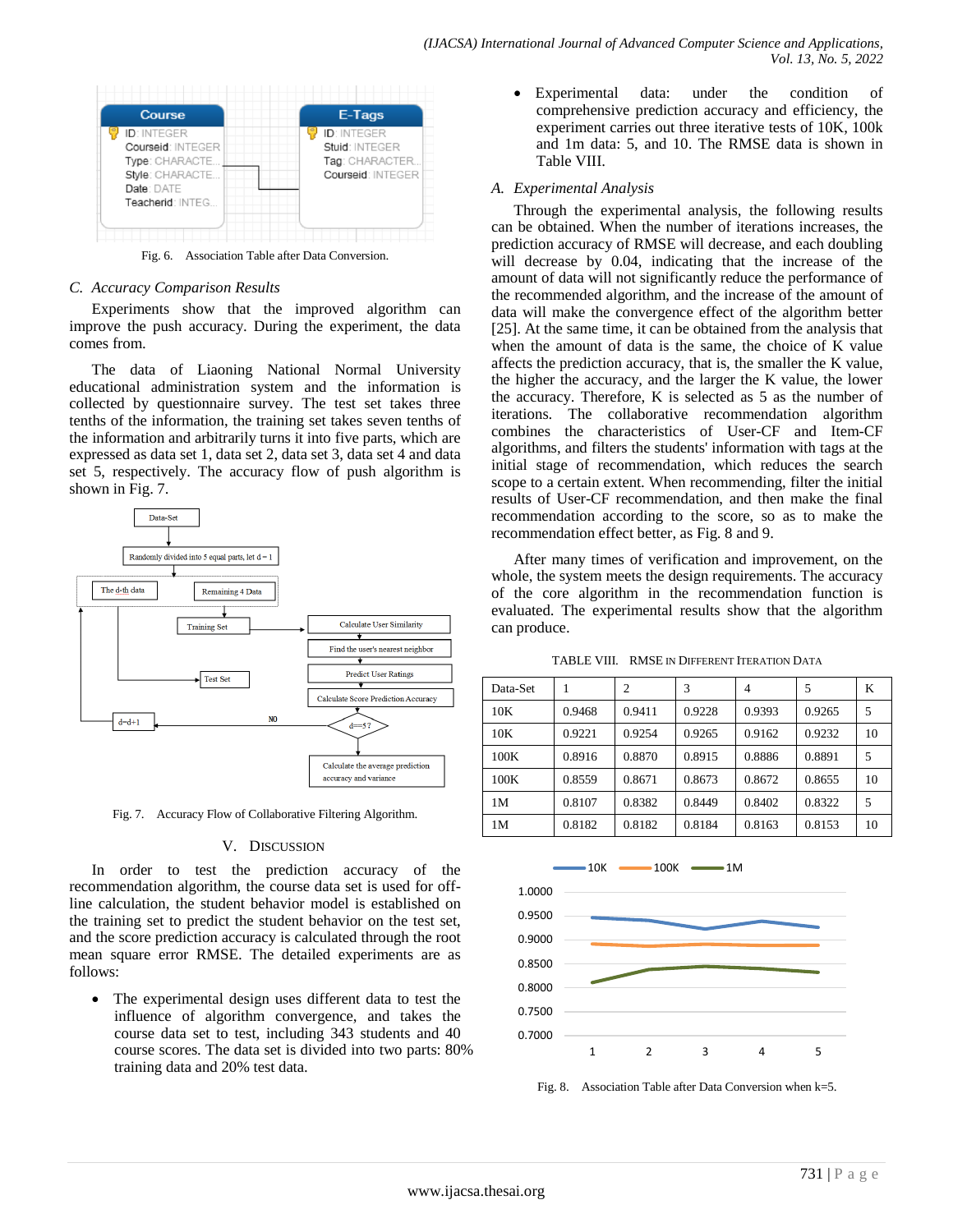

Fig. 9. Association Table after Data Conversion when k=10.

#### VI. CONCLUSION

In this paper, is used the collaborative filtering algorithm to study students' course selection preferences based on their course selection history data, and build a university course selection recommendation system based on this algorithm. A university course selection recommendation system is built based on this algorithm. The experimental results show that the collaborative filtering algorithm is able to mine and extract the attributes, behavioral characteristics and preferences of students, which can help solve the problems of students' course selection. It can help solve the problem of students' randomness and blindness in course selection, and improve the management efficiency of university education and teaching. In particular, this paper shows that the collaborative filtering algorithm-based student course selection recommendation system can better balance the relationship between student characteristics and course characteristics, and can help achieve the optimal matching between student learning ability and course requirements, student course selection preference and course characteristics, and student ability development and career requirements.

## *A. Innovation Points*

Through the shortcomings of the existing course selection system and the urgent need for an intelligent course selection system, we select the existing course selection system of Liaoning National Normal University and analyze it. Then, introduce collected students' course selection data from Liaoning National Normal University's academic affairs system, pre-processed the data, and compared the user collaborative filtering algorithm based on user weighting with the traditional filtering algorithm through experiments, and the improved way considered the weights of student and course, verified that it can improve the recommendation pushing accuracy in a certain range, and the better pushing result is achieved.

## *B. Future Work*

When looking for nearest neighbors, it can consider the fusion of local nearest neighbors and global nearest neighbors. Global nearest neighbors, local interests are not similar, local nearest neighbors, and global interests are not similar. Through the optimization algorithm of similarity, the recommendation accuracy can be improved, the data can be used to a greater extent, and the error problem caused by sparse data can be improved. Following problems need to be further studied in the future to supplement and improve the paper: How to make the intelligent course selection recommendation system more accurate and more real-time, and consider the time complexity and space complexity of the algorithm to make the efficiency better?

#### **REFERENCES**

- [1] J. Xiao, M. Wang, B. Jiang, and J. Li, "A personalized recommendation system with combinational algorithm for online learning," Journal of Ambient Intelligence and Humanized Computing, vol. 9, no. 3, pp. 667– 677, 2018.
- [2] R. N. Behera and S. Dash, "A particle swarm optimization based hybrid recommendation system," International Journal of Knowledge Discovery in Bioinformatics, vol. 6, no. 2, pp. 1–10, 2016.
- [3] M. K. Najafabadi, A. Mohamed, and C. W. Onn, "An impact of time and item influencer in collaborative filtering recommendations using graph-based model," Information Processing and Management, vol. 56, no. 3, pp. 526–540, 2019.
- [4] G. Geetha, M. Safa, C. Fancy, and D. Saranya, "A hybrid approach using collaborative fifiltering and content based fifiltering for recommender system," Journal of Physics: Conference Series, vol. 1000, pp. 012101–012123, 2018.
- [5] L. Guo, J. LiangYing, Z.Y. Luo, and L. Sun, "Collaborative fifiltering recommendation based on trust and emotion," Journal of Intelligent Information Systems, pp. 1–23, 2018.
- [6] H. Zarzour, F. M. Mohamed, S. Chaouki, and C. Chemam, "An improved collaborative fifiltering recommendation algorithm for big data," Computational Intelligence and Its Applications, pp. 660–668, 2018.
- [7] H. Zhang, T. Huang, Z. Lv, S. Liu, and Z. Zhou, "MCRS: a course recommendation system for MOOCs," Multimedia Tools and Applications, vol. 77, no. 6, pp. 7051–7069, 2018.
- [8] R. Logesh, V. Subramaniyaswamy, D. Malathi, N. Sivaramakrishnan, and V. Vijayakumar, "Enhancing recommendation stability of collaborative fifiltering recommender system through bio-inspired clustering ensemble method," Neural Computing and Applications, vol. 32, no. 7, pp. 2141–2164, 2020.
- [9] Y. Yang, Y. Xu, E. Wang et al., "Improving existing collaborative fifiltering recommendations via serendipity-based algorithm," IEEE Transactions on Multimedia, vol. 20, no. 7, pp. 1888–1900, 2017.
- [10] H. Li, H. Li, S. Zhang, Z. Zhong, and J. Cheng, "Intelligent learning system based on personalized recommendation technology," Neural Computing and Applications, vol. 31, no. 9, pp. 4455–4462, 2019.
- [11] A. Klasnja-Milicevic, M. Ivanovic, B. Vesin et al., "Enhancing elearning systems with personalized recommendation based on collaborative tagging techniques," Applied Intelligence, vol. 48, no. 6, pp. 1519–1535, 2018.
- [12] J. Chen, C. Zhao, L. Uliji, and L. Chen, "Collaborative filtering recommendation algorithm based on user correlation and evolutionary clustering," Complex and Intelligent Systems, vol. 6, no. 1, pp. 147–156, 2020.
- [13] L. Jiang, Y. Cheng, L. Yang, J. Li, H. Yan, and X. Wang, "A trust-based collaborative fifiltering algorithm for E-commerce recommendation system," Journal of Ambient Intelligence and Humanized Computing, vol. 10, no. 8, pp. 3023–3034, 2019.
- [14] X. Liu, "A collaborative filtering recommendation algorithm based on the inflfluence sets of e-learning group's behavior," Cluster Computing, vol. 22, no. 2, pp. 2823–2833, 2019.
- [15] J. Chen, C. Zhao, L. Uliji, and L. Chen, "Collaborative fifiltering recommendation algorithm based on user correlation and evolutionary clustering," Complex and Intelligent Systems, vol. 6, no. 1, pp. 147–156, 2020.